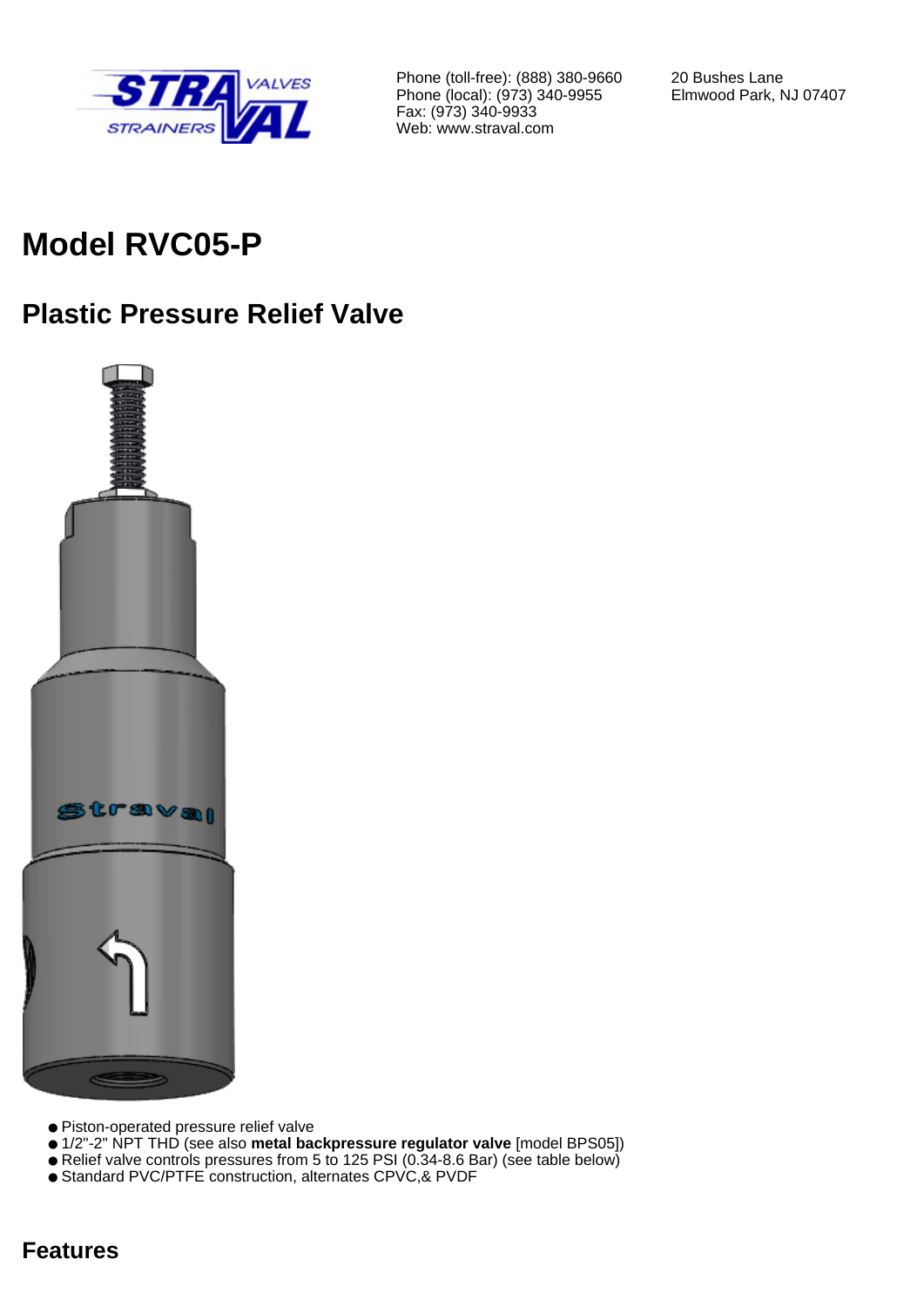- **Pressure-containing relief valve parts** made from solid plastic bar stock materials (PVC, CPVC, PTFE & PVDF). No metals in contact with product going through valve.
- **Valve Body:** The construction is manufactured entirely of plastic for optimal flow, strength and chemical resistance.
- **Piston valve/poppet:** Is made of the same high grade plastics selected for the valve body. PTFE can be requested for custom applications
- **Elastomeric Poppet Seal:** Available in Viton, Epdm, Buna, Kalrez and Parfluor
- **Soft Valve Seat:** Elastomeric seats are for liquid, chemical service to help insure ANSI Class IV bubble tight shut-off.
- **Hardware & Adjusting Spring:** Adjustment screw, lock nut and spring will be a 300 series stainless by default with 316SS optional
- **Right-angle valve porting** (bottom inlet, side outlet) is the standard piping arrangement.

### **Applications**

Use these pressure relief valves for emergency relief service where pressures must be relieved quickly to reduce damage that could result from overpressure in a system. Where the overpressure needs to be controlled more gradually, such as in back pressure or pump bypass applications use our all **plastic Backpressure/Bypass valve** (Model BPS05-P) which will reduce the probability of pressure spikes that often occur when relief valves are selected for pressure control applications. Standard Soft seated valves meet ANSI Class VI seat leakage standards. (Bubble tight).

Although the valve is typically installed in the position illustrated, it can operate in any position or orientation, vertical or horizontal, etc as long as it can be easily accessed for making adjustments.

Safety relief valve should only be used selectively where the materials chosen are compatible with the fluid and temperatures encountered. Make sure the fluids chosen are not only chemically compatible with the valve, but also will not cause corrosive buildup, crystallization or solidification in the close clearances between the piston and body bore, which could keep the poppet from opening freely.

These valves do not carry the Canadian CRN or ASME approval stamp and should not be applied where this requirement must be met. For an additional charge, valves can be ordered with material certs and with a certified hydro-test certificate and other tests to meet special documentation and acceptance requirements.

## **Options**

Scroll down below to select the valve size, spring range, material options in the customized pricing and ordering section indicated by the red arrows. You have the ability to customize your valve choices by selecting the wetted and nonwetted materials, and choice of seat materials to suit your shutoff requirements. Once these selections are made a price quote can be generated and printed directly to your computer or immediately e-mailed to you.

When ordering don't forget to state your desired set pressure if you expect the valve to relieve at only one pressure. This pressure will be stamped on the valve nameplate. **If the set pressure is not specified, the valve will be set at or below the stated spring range as selected for the order and no set pressure will be stamped on the nameplate**

## **Principle of Operation**

Although this valve operates very similar to a **pressure relief valve** which is usually designed to release pressure quickly as soon as the set pressure is exceeded , this valve is designed to relieve pressure more gradually with changes in flow resulting in fewer pressure spikes when the valve opens and closes. This is a direct-acting valve with an adjustable spring operating against a piston subjected to the inlet pressure of the valve. Increasing the spring compression will increase the system or line pressure to be maintained. Reducing the spring compression will reduce the system or line pressure to be maintained. An increase in system pressure beyond the set point will cause the main valve to open and relieve or bypass the excess pressure.

The valve will operate in a vertical orientation as illustrated, horizontal, or any other orientation.

These valves are not equipped with a manual lever release. However, manual override is accomplished by first locking the spring lock nut to the adjusting screw and backing it out enough to open the poppet to release pressure, and then repositioning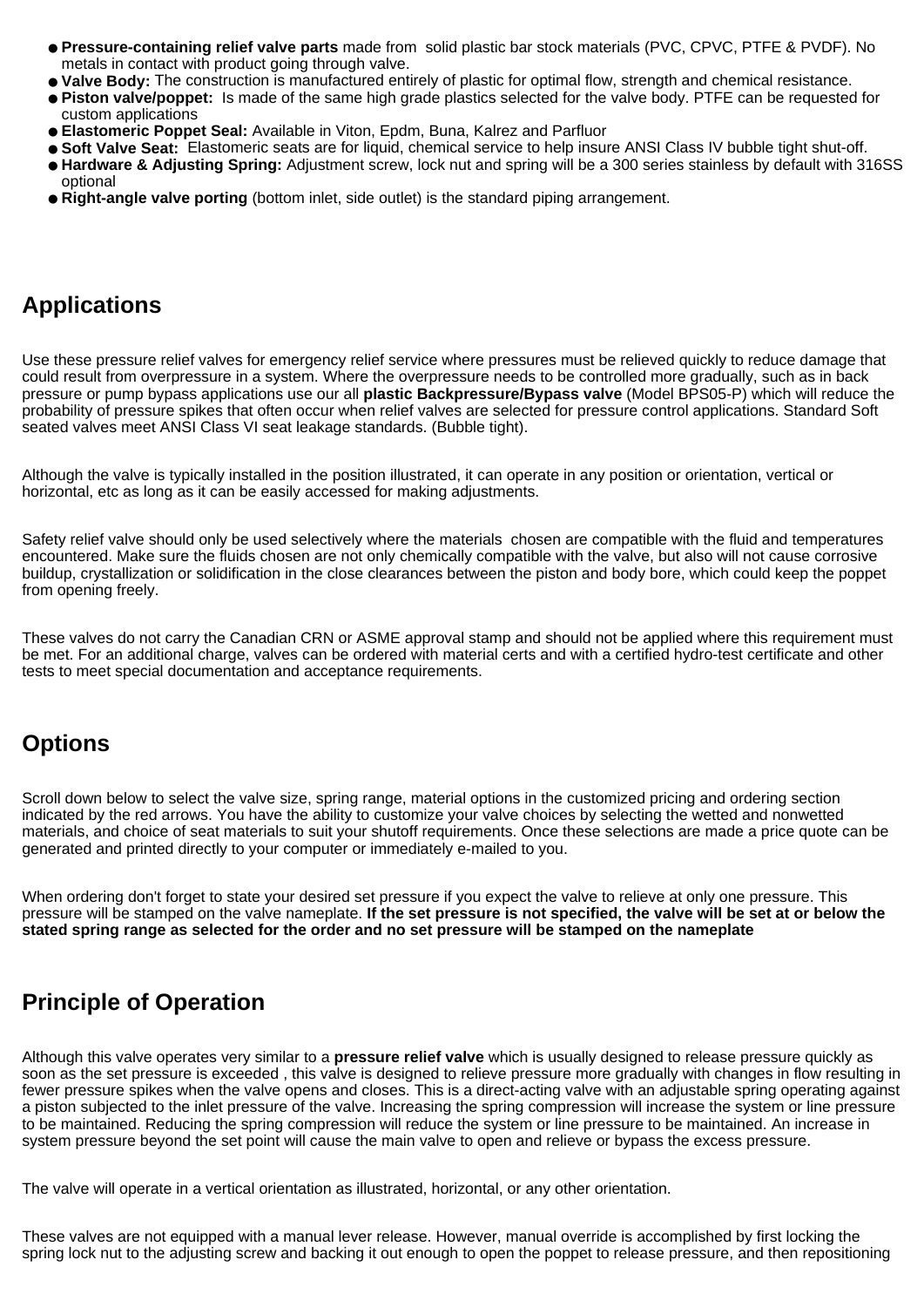it to its original preset locked condition without losing the original set pressure. This procedure is recommended periodically to flush the seat and to check for proper opening of the valve piston



#### **Shown with Npt connections RVC-05-P**

|                  | naterial List and Opecnication  |                           |  |  |  |  |  |
|------------------|---------------------------------|---------------------------|--|--|--|--|--|
| #                | <b>Item</b>                     | <b>Materials</b>          |  |  |  |  |  |
| $\overline{1}$ . | Adjusting screw Stainless steel |                           |  |  |  |  |  |
| $\overline{2}$ . | Lock nut                        | Stainless steel           |  |  |  |  |  |
| 3.               | Spring chamber                  | <b>PVC</b>                |  |  |  |  |  |
| 4.               | Spring pusher                   | Stainless steel           |  |  |  |  |  |
| 5.               | Adjusting spring                | Stainless steel           |  |  |  |  |  |
| $\overline{6}$ . | <b>Spring Carrier</b>           | Stainless steel           |  |  |  |  |  |
| 7.               | *Poppet                         | PVC, CPVC, PVDF           |  |  |  |  |  |
| $\overline{8}$ . | Seal, Bushing                   | Viton, Epdm, Buna, Kalrez |  |  |  |  |  |
| 9.               | <b>Guide Bushing</b>            | <b>PTFE</b>               |  |  |  |  |  |
| 10.              | Seal                            | Viton, Epdm, Buna, Kalrez |  |  |  |  |  |
|                  | 11. Screw                       | Stainless steel           |  |  |  |  |  |
| $\overline{1}2.$ | Seat                            | Viton, Epdm, Buna, Kalrez |  |  |  |  |  |
|                  | 13. Seat Holder                 | PVC, CPVC, PVDF           |  |  |  |  |  |
|                  | $14.$ Body                      | PVC, CPVC, PVDF           |  |  |  |  |  |

#### **Material List and Specification**

#### **Dimensions** Inches

|     | $ \text{Size } A(in) B(in)$ $ C(in) D(in) $ |                 |
|-----|---------------------------------------------|-----------------|
| 1/2 |                                             | $1 - 3/8$ 7-3/8 |